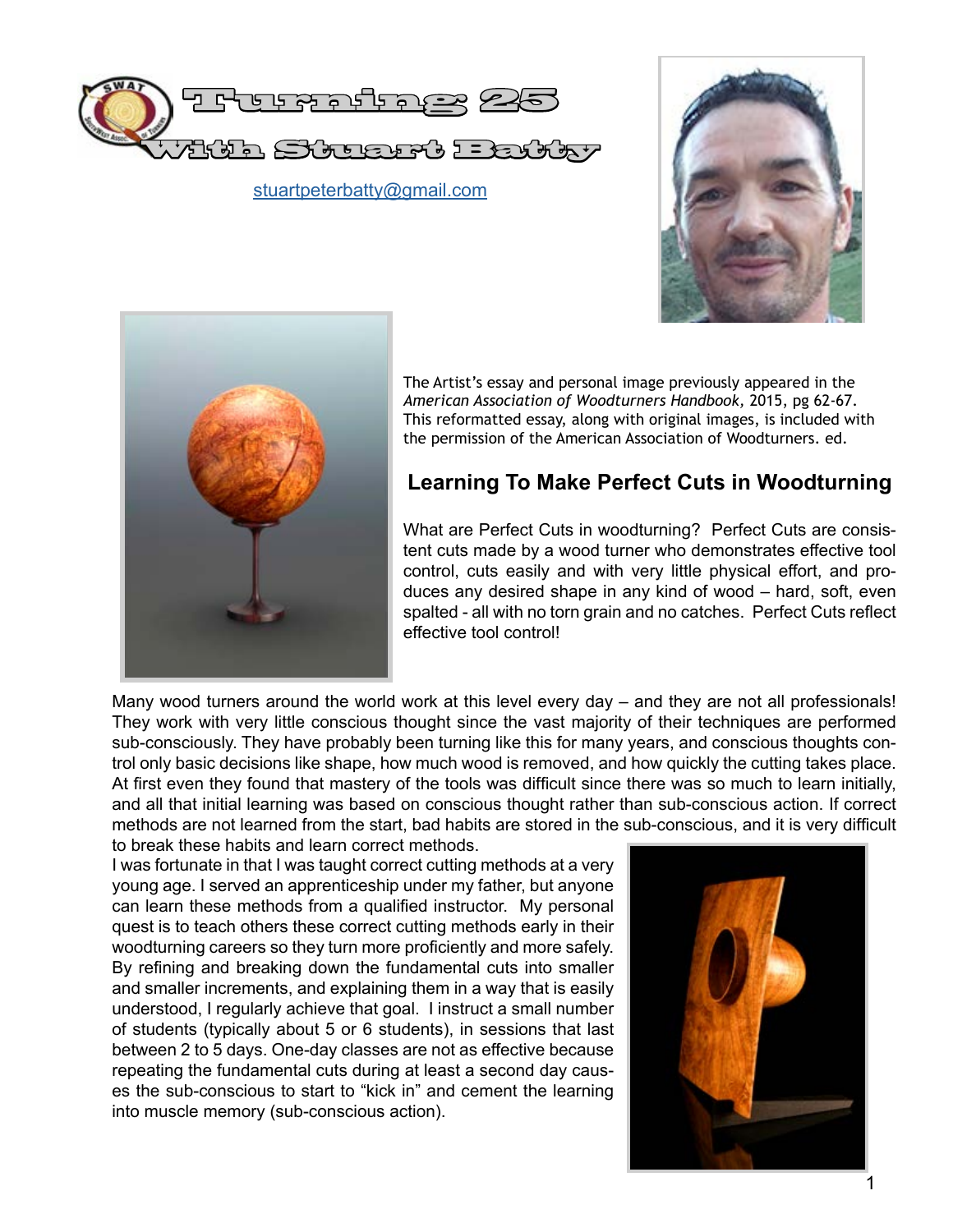

Practice does not lead to perfect wood turning right away, but practicing Perfect Cuts leads to perfection in technique, which eventually leads to greater perfection in woodturning. An imperfect technique may work quite well, at least for a while, but using imperfect techniques long-term is ineffective and fails to foster continuous improvement. Many self-taught wood turners have developed their own styles, but they seldom involve Perfect Cuts, and their proficiency in woodturning suffers as a result.

So what are Perfect Cuts? I will explain in words, but doing so is obviously is not as effective as participating in a hands-on class. But…it is a start. For those who have taken a class with me, these words should serve as reminders of the points made in class.

I believe that the rules I espouse are the only way cuts should be made. I must admit that many wood turners break these rules and end up with satisfactory cuts. I am not interested,

however, in "satisfactory" when I know that every wood turner is capable of attaining perfection if cuts are made correctly. The more rules one breaks, the more difficult the effort, and the less consistent the results – and yes, torn grain will be the rule.

To my great pleasure, many world-class wood turners have enrolled in my classes. They already demonstrated an ability to create incredible art, but they wanted to take their art to the next level by making more consistent cuts (Perfect Cuts). What they take away from my class is an improved understanding of techniques and a new awareness used to more critically analyze their own work and the work of others.

### **Seven Principles That Lead To Perfect Cuts**

Perfect Cuts result from practicing seven (7) principles that are summarized below, in order of importance, and then further explained. Very important to understand is that the first six principles must be followed in order to achieve success in the seventh principle – Technique (Push Cut Style) - and make Perfect Cuts consistently.

- 
- 
- 
- 
- 5. Lathe Speed: Fast but safe
- 
- 7. Technique (Push Cut Style): Straight / Concave / Convex

1. Grain: Side / End / Mixed 2. Chucking: Secure / Accurate 3. Sharpening Cutting Edge: Type / Size / Shape / Angle 4. Tool Rest: Height / Distance / Angle 6. Stance: Position of feet



**GRAIN** (orientation of grain or grain direction)

Woodturning is challenging because of the many types of material turned. Materials may be very soft, very hard, or in between. Grain is the only common denominator – all woods (with the exception of burl or burr wood) have side grain and end grain.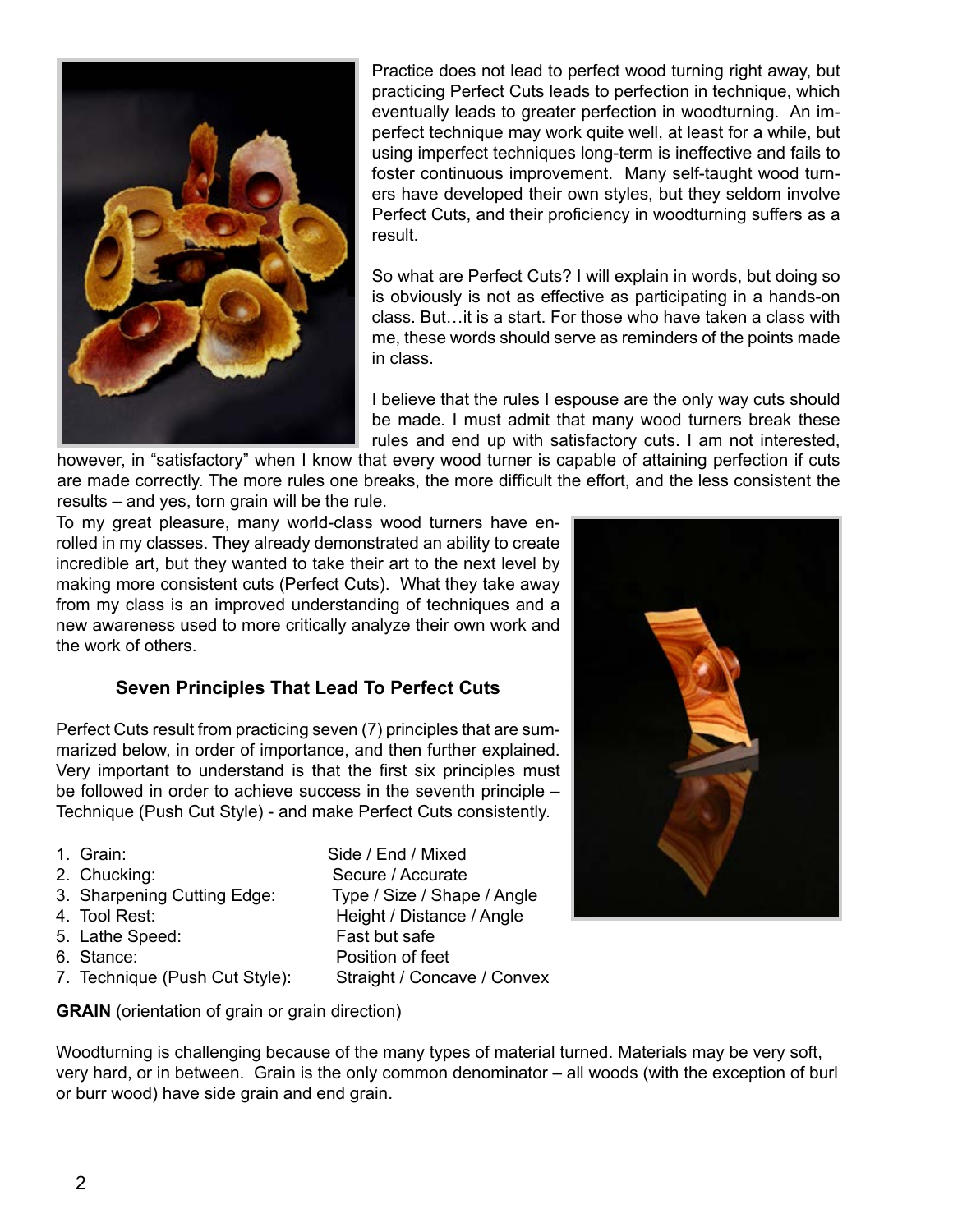Bowls can have either a side or end grain orientation. A side grain bowl has mixed grain (a combination of both side and end grain), while end grain bowls are pure end grain. If mixed grain, the grain is mounted perpendicular to the lathe bed so that the wood turner is presented half the time with side grain and half the time with end grain. If end grain, the wood turner is presented with only side grain, as in spindle turning, and end grain only is hollowed.

We try to avoid cutting into mixed grain directly since doing so tends to cause catch-



es. Most importantly, we never cut directly into end grain. We focus on making slicing or peeling cuts (a gouge can slice and peel at the same time). Cutting end grain with the cutting edge facing uphill will invariably produce a catch. If the cutting edge of the tool is parallel to the floor or pointing downhill, then scraping, rather than slicing or peeling, is taking place.

In sum, there are only three ways to remove wood:

Slicing (like a skew): There must be bevel contact (floating rather than rubbing) to create a slicing action. Peeling (like a parting tool): Only side grain can be peeled – trying to peel end grain will cause the tool to self feed and catch. Note that when peeling side grain the bevel does not always have to be in contact, but without contact scraping is taking place, and the cutting edge dulls very fast.

Scraping (many tools): A scraper is not the only tool that scrapes - all tools can scrape if the handle is in the incorrect position. There are three main ways to inadvertently scrape: (a) the handle is too high, (b) the front of the tool is being pulled with the left hand, (c) the left hand / thumb is being used as a fulcrum during the cut.

Note: A gouge is the only tool that can peel and slice at the same time. The tip of the gouge creates the slicing action, and the wing produces the peel. A bowl gouge shape is better at this combination cut than a spindle gouge because of the differences in cutting surfaces in the respective flutes. A spindle gouge has a radius flute, while most bowl gouges have either a vee or elliptically shaped flute. A skew chisel can slice or peel, but not at the same time. A key disadvantage of the skew chisel is that only a small amount of wood may be cut at one time, so cutting with a skew is very time consuming.

**CHUCKING** (mounting the wood on lathe)

Wood must be mounted both securely and accurately to prevent vibration from occurring during the cutting process. Vibration creates spiral patterns on the surface of the wood as cutting takes place. The shape of a tenon or recess for gripping in a chuck – and most importantly – the seating of the wood against the chuck jaws - are critical to accurate mounting and a more secure grip.

#### **SHARPEN CUTTING EDGE:**

Four factors must be considered before sharpening the tool:

Type of Tool – Using the wrong type can be dangerous.

Size of Tool - For example, blade diameter for a gouge, and the length of the handle.

Shape of Cutting Edge – For example, wings of a gouge ground straight across for straight cuts and wings ground back for cuts with more shape and detail.

Angle of Cutting Edge - 40° for most gouges and chisels (but there are exceptions).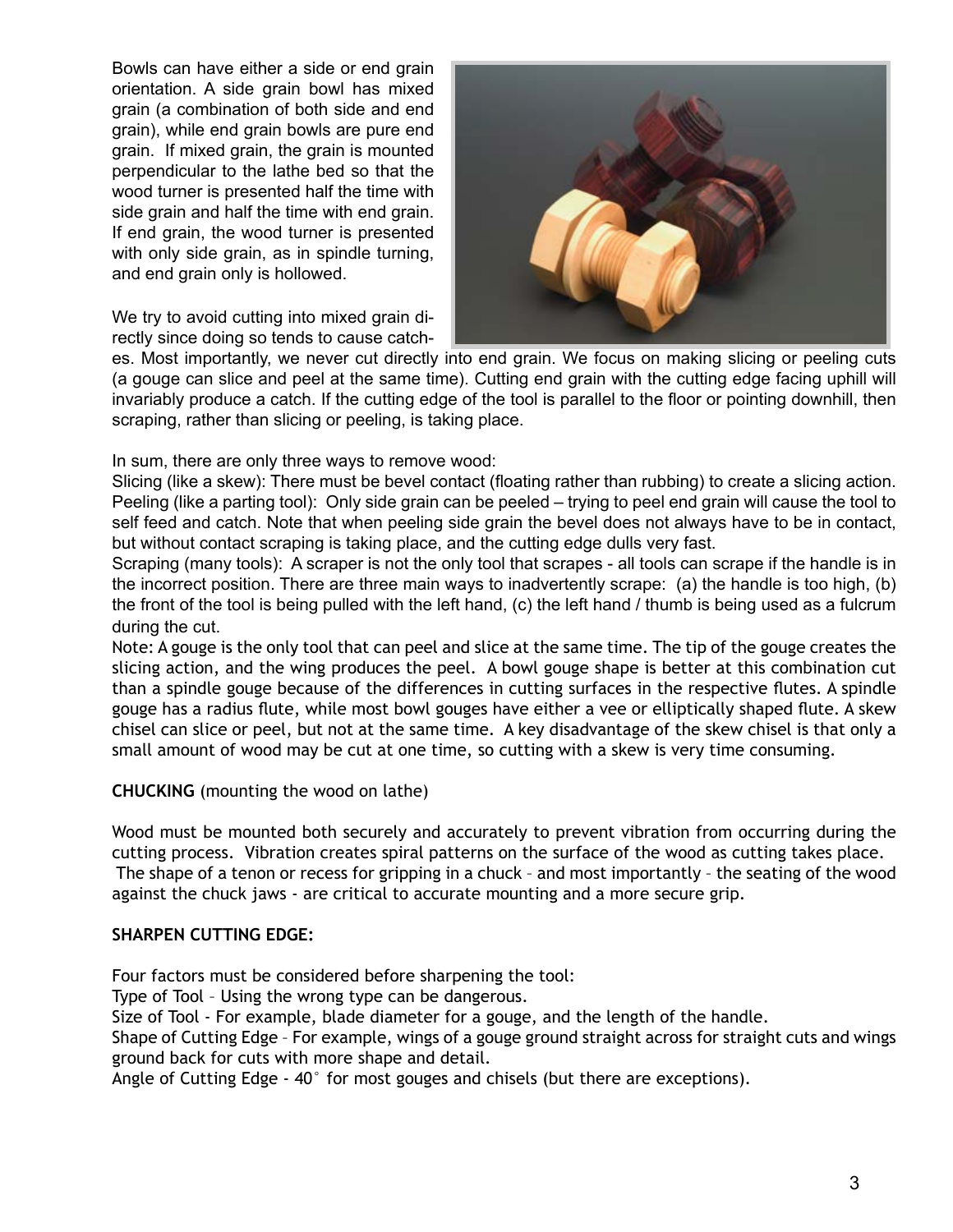First select the correct type and size of tool for the grain orientation and size or shape of the turning. Example - do NOT use a roughing gouge (sometimes called "spindle roughing gouge") on a side grain bowl – you will be breaking Principle #1 (Grain) by cutting end grain, which will result in a major catch that may snap the tang off the roughing gouge (and hurt the wood turner in the process). Another example – do NOT use a skew for roughing a spindle down, despite what you may have seen in a video – the correct tool is the spindle roughing gouge. Using a skew in this manner is dangerous.

When selecting a tool, it is also important to take into consideration the length of the blade plus handle. These concepts involve overhang ratio and gouge diameter overhang (see below).

In general, spindle turning rarely requires a long handle and blade because the cutting edge is not usually hanging off the tool rest very far. Bowl turning can require use of much longer handles, especially for the inside of the bowl when the overhang can become considerable.

Overhang ratio depends on whether one is cutting, scraping or negative rake scraping.

Cutting requires a 5 to 1 ratio (for example, if the cutting edge of a gouge is extended 3 inches beyond the tool rest, then there must be at least 15 inches of blade / handle length behind the tool rest, and the wood turner must be holding the end of the handle to preclude loss of leverage.



Scraping requires a 7 to 1 ratio (see above example).

Negative Rake Scraping requires only a 3 to 1 ratio (see above example) and requires the least amount of leverage.

Gouge diameter overhang is important as it relates to the distance the tool overhangs the tool rest. Too small a gouge, or too much overhang, causes the blade to start vibrating. This vibration may sometimes be mitigated by using lighter and / or slower cuts. Below are guidelines:

The shape and angle of the cutting edge are also important. In many books and videos, wood turners espouse different angles for different gouges or chisels. For the vast majority of all gouges and chisels, I am convinced that the optimal angle is 40°, and I know that a 30° angle on a spindle gouge tends to be too aggressive. This is the angle of a chef's knife, and also of a beaver's tooth. It is also the angle between a self-feeding cutting edge (35° and below) and a duller angle (45° and above) that requires much more pressure to perform the cut (a 45° angle requires about 4 pounds of pressure, while a 40° angle requires only about 2 pounds of pressure). There are of course exceptions to use of 40° all the time; these exceptions will be addressed in a future article on grinding and sharpening woodturning tools.

| <b>Gouge Diameter</b> | <b>Maximum Overhang</b> |
|-----------------------|-------------------------|
| 1/4"                  | 3/4"                    |
| 3/8"                  | $1\frac{1}{2}$          |
| 7/16"                 | 2"                      |
| 1/2"                  | $2\frac{1}{2}$          |
| 5/8"                  | $4\frac{1}{2}$          |
| 3/4"                  | $6\frac{1}{2}$          |

Note: Gouge diameters might be cited differently in a mail order catalog – the above diam- $|$ eters listed are the physical size of the haft of  $|$ the gouge, not the European measurement.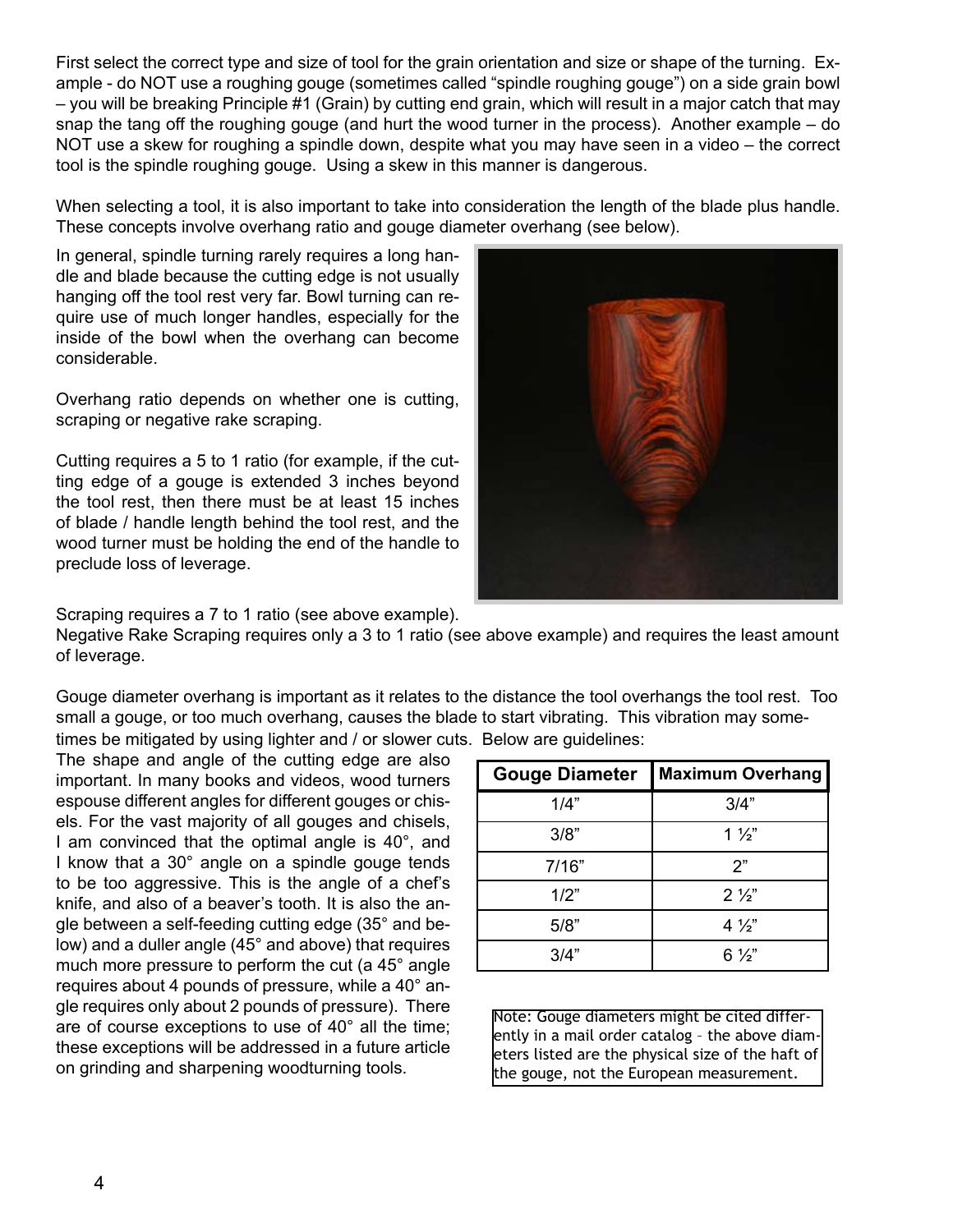

# **TOOL REST:**

Tool rests are critical to effective control of the tool. Height, distance, and angle of the tool rest must reflect the size or type of tool and size of wood blank, as well as the direction in which the cut or scrape is being made, including consideration of the location at which the cut will start and end.

### **Height:**

The standard height for the majority of cuts is approximately 1/8" to 1/4" below center - a little lower for a 5/8" or larger diameter bowl gouge. Lower the tool rest when hollowing the inside of a side grain bowl, but only as the cut gets deeper, to ensure maintenance of an upward angle when cutting.

When planing or rolling beads with a chisel (not needed for gouges) raise the tool rest to above center. The diameter of the wood blank and the size of the chisel will dictate how much the tool rest should be raised.

When scraping, the tool rest is generally fixed above center so that the cutting edge of the scraper is pointing downhill (uphill will result in a catch).

When negative rake scraping, only the negative angle on the top of the blade needs to point downhill - not the actual blade.

### **Distance:**

The distance between the tool rest and the wood is critical to effective control of the tool - too much distance, and leverage is reduced. The tool rest can also be so close to the wood that use of the tool becomes impossible. There needs to be just enough space to place the tool securely on the tool rest, ready to produce the cut, without the cutting edge of the tool being in contact with the wood. Usually 1/8" to 1/4" away from the wood is ideal, possibly further for 5/8" diameter or larger bowl gouges.

### **Angle:**

The angle at which the tool rest is set to the wood is critical for both the shape one desires to produce and control of the tool. One must be able to both start the cut in a controlled manner and complete the cut comfortably.

Most tool rests supplied with modern lathes are not ideally shaped for what wood turners need them to do and often do not allow optimal positioning of hands. For the most part, however, this failure by manufacturers represents an inconvenience rather than a major issue.

## **LATHE SPEED:**

Lathe speed in woodturning is a balancing act. Higher speeds are needed to effectively cut; slower speeds tend to make clean and consistent cuts much more difficult to achieve. With higher speeds there is greater potential for injury, more stress is placed on chucking systems, and unbalanced wood blanks can literally fly off the lathe from excess vibration. Use of variable speed controls on modern lathes has to a great extent made addressing these issues much easier.

Following are guidelines for round wood blanks that are in balance. For square wood blanks, the longest diagonal measurement should be used. The rightmost column is the key to understanding risk.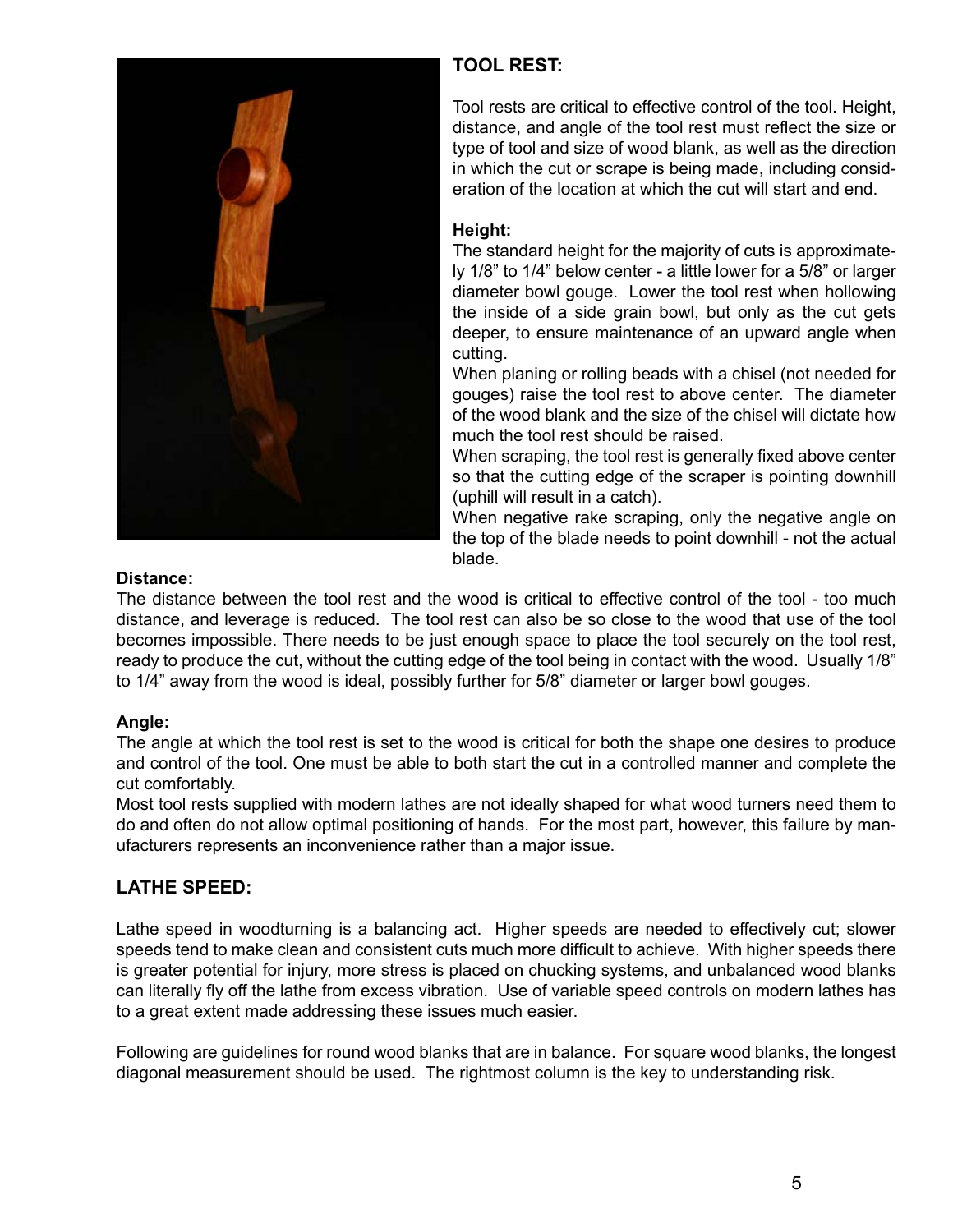| Diameter of<br><b>Wood Blank</b><br>(Inches) | Maximum Lathe Speed<br>(revolutions per minute) | <b>Outer Diameter</b><br>Surface Speed<br>(miles per hour) |
|----------------------------------------------|-------------------------------------------------|------------------------------------------------------------|
| $\overline{2}$                               | 2,400                                           | 14                                                         |
| 3                                            | 2,200                                           | 20                                                         |
| 4                                            | 2,000                                           | 24                                                         |
| 6                                            | 1,700                                           | 30                                                         |
| 8                                            | 1,500                                           | 36                                                         |
| 10                                           | 1,350                                           | 40                                                         |
| 12                                           | 1,250                                           | 44                                                         |
| 14                                           | 1,100                                           | 46                                                         |
| 16                                           | 950                                             | 45                                                         |
|                                              |                                                 |                                                            |
|                                              |                                                 |                                                            |

## **STANCE**:

Stance is the position of one's feet while performing a cut. Stance is an important part of effective and consistent cutting. Positioning one's feet correctly is also critical to producing desired shapes while controlling the tool during the cutting process.

The three stances are:

**Parallel Straight Cut**: Feet are parallel to the lathe bed (may also be parallel to the cut if the cut is angled – for example, when removing the corner of a side grain bowl).

**Oblique Straight Cut**: Left foot is forward.

**All Curved Cuts:** (concave or convex – both directions): Right foot is forward. Longer cuts may require the right foot to be even more forward - for example, the larger the bowl diameter,

the longer the curved cut, and therefore the right foot might need to be quite far forward to maintain balance during the cut.

## **TECHNIQUE** (Push Cut Style):

Technique is the way the tool is controlled, both with the type of cut, and with correct use of the hands. Technique is last principle on the list, but technique must be considered before selecting a tool, setting the tool rest, and determining stance.

### **The Push Cut.**

The principal style of cut I use and teach is the Push Cut – a name I assigned to my style after watching other professional wood turners pull the gouge around the outside of a side grain bowl. I call their style the "Pull Cut". Note that this Pull Cut cannot be performed on the inside of a bowl, and also that it is impossible to get into corners using the Pull Cut. The Push Cut should be learned and practiced first to foster use of the most effective woodturning cuts.

## **Correct Use of Hands:**

Assume for the purposes of this explanation that the wood turner is right-handed, and Push Cuts are therefore controlled by the right hand (the one holding the handle).

The key mantra associated with use of the Push Cut is that **CONTROL COMES FROM THE RIGHT HAND!** It is impossible to complete a Push Cut Perfect Cut using both hands. The Pull Cut, and also scraping, requires control from both hands.

What does this right hand and arm do to control the tool during a Push Cut? Only four motions & their opposites are possible:

Lift or drop Push or pull Twist (left and right) Swing (left and right)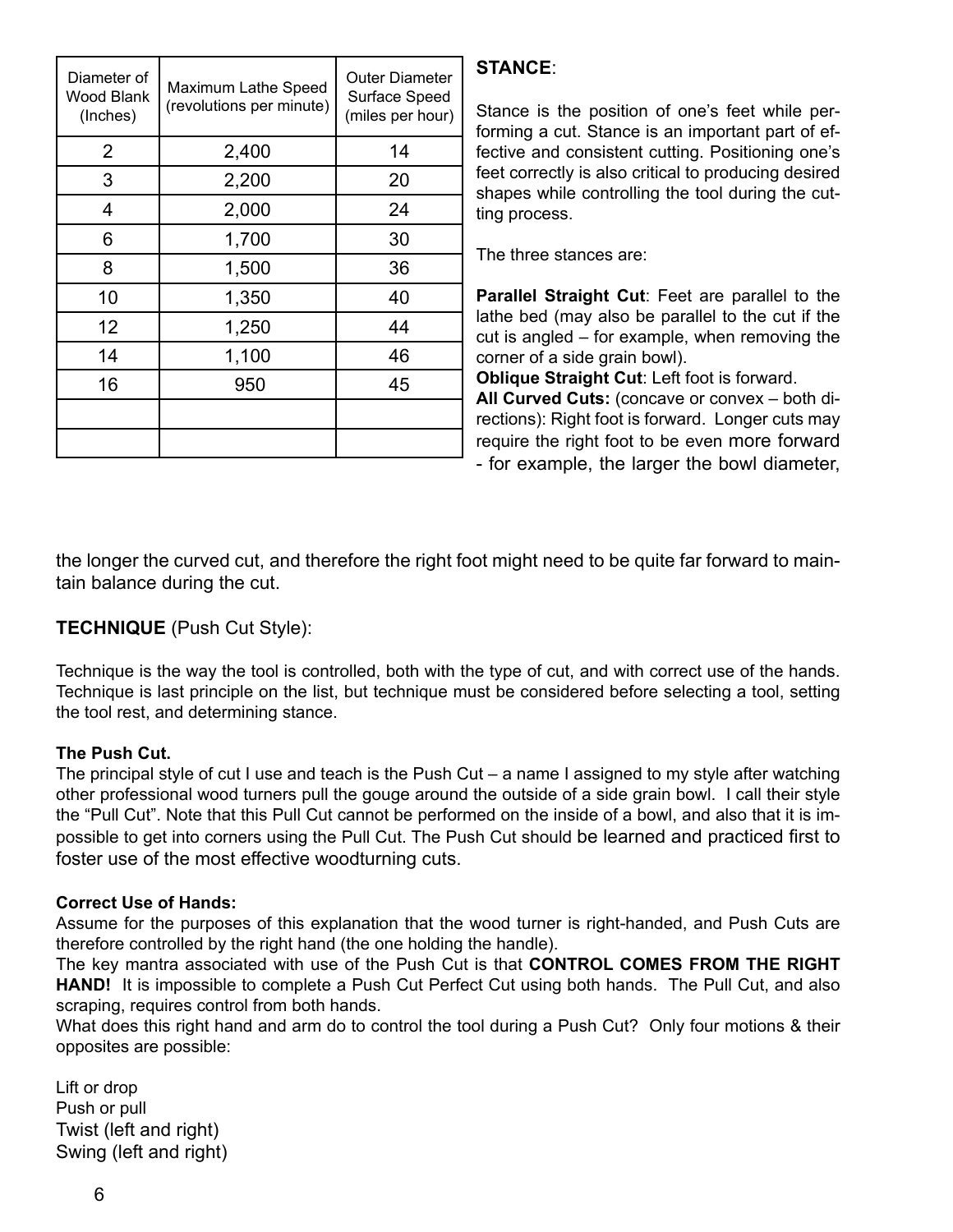**Straight cuts** use the first two motions (lift and push). If twist or swing is added, the cut will no longer be straight. Note that nearly all straight cuts involve body contact with the handle during the cut.

**Curved cuts** require use of all four motions to produce a fair curve. Note that all curved cuts do not involve handle contact with the body. The cut may start with the handle against the body, but as soon as the tool moves, the contact will cease since there is simply too much travel in the handle during curved cuts. If the cut is progressing in the opposite direction, then the handle would start away from the body, and at the very end of the cut the handle would either be touching the body or be very close.

What does the left hand do? Think of the left hand as an assistant who adds no controlling action to the tool. The left hand provides assistance in four possible ways, but only one (weight) is essential in all cuts:

**Weight:** Adding weight to the front of the tool, or down onto the tool rest, is essential in all cuts. Most tools are not heavy enough at the front, largely because the handle is lower than the blade.

Positioning the front of the tool for the start of the cut. The right hand is simply too far back to effectively position the front of the tool. The left hand, at the front near the cutting edge, is much more capable of accurately positioning the tool to start the cut.

Preventing skid. When starting certain cuts, such as an entry cut on the inside of a bowl or cove, the gouge will want to skid / skate to the left because at that point there is no wood behind the bevel. This skidding effect will not take place on a broken surface such as a natural edge bowl or pommel – the tool will simply not skid on air. The left hand can prevent this skid / skate through use of the left thumb on the tool rest (in contact with the rest) behind the gouge blade, with the left hand fingers on the opposite side of the blade pinching the blade between thumb and fingers. A key points is that this assist from the left hand must be momentary only - once the cut has started, and the bevel has wood behind it, the left hand must be moved back away from the rest and used only to add weight. Leaving the left hand on the tool rest often prevents the tool from cutting correctly.

Braking or squeezing. At the end of certain cuts, the tool must be prevented from travelling past a certain point - for example, past the center on the inside of a bowl or box. The left hand is used to squeeze the front of the tool back toward the right hand to counter the pressure being applied to produce the cut – in essence applying a brake. This squeezing technique is also useful while cutting the outside of a sidegrain bowl - to reduce the bounce effect typically caused by the left hand adding pressure to the bevel – in effect helping to float the bevel.

The left hand must **NEVER** control the tool or influence the path of the tool. The left hand will destroy any cut if it influences the path, adds pressure to the bevel, or removes the bevel off the surface by pulling the blade. The left hand or thumb must NOT become fulcrum points. The left hand must NOT pull the front of the blade at any time since doing so causes the bevel to come off the wood and the cut to become a scrape, leaving small grooves in the surface of the wood. Scraping will also dull the cutting edge approximately 30 times faster than keeping the bevel in contact with the surface.

#### **Other Aspects of Tool Control**:

#### **Understanding Handle Height:**

Handles need to be at the correct height for each type of cut. Too high, and the cut turns into a scrape. Too low, and aggressive cuts result.

#### **Understanding the Concept of Bevel Flotation:**

The bevel must be in contact to be cutting (if not, one is scraping), however, the amount of contact is the critical issue. The bevel must float (i.e., move across the surface without pressure) rather than rub on the surface.